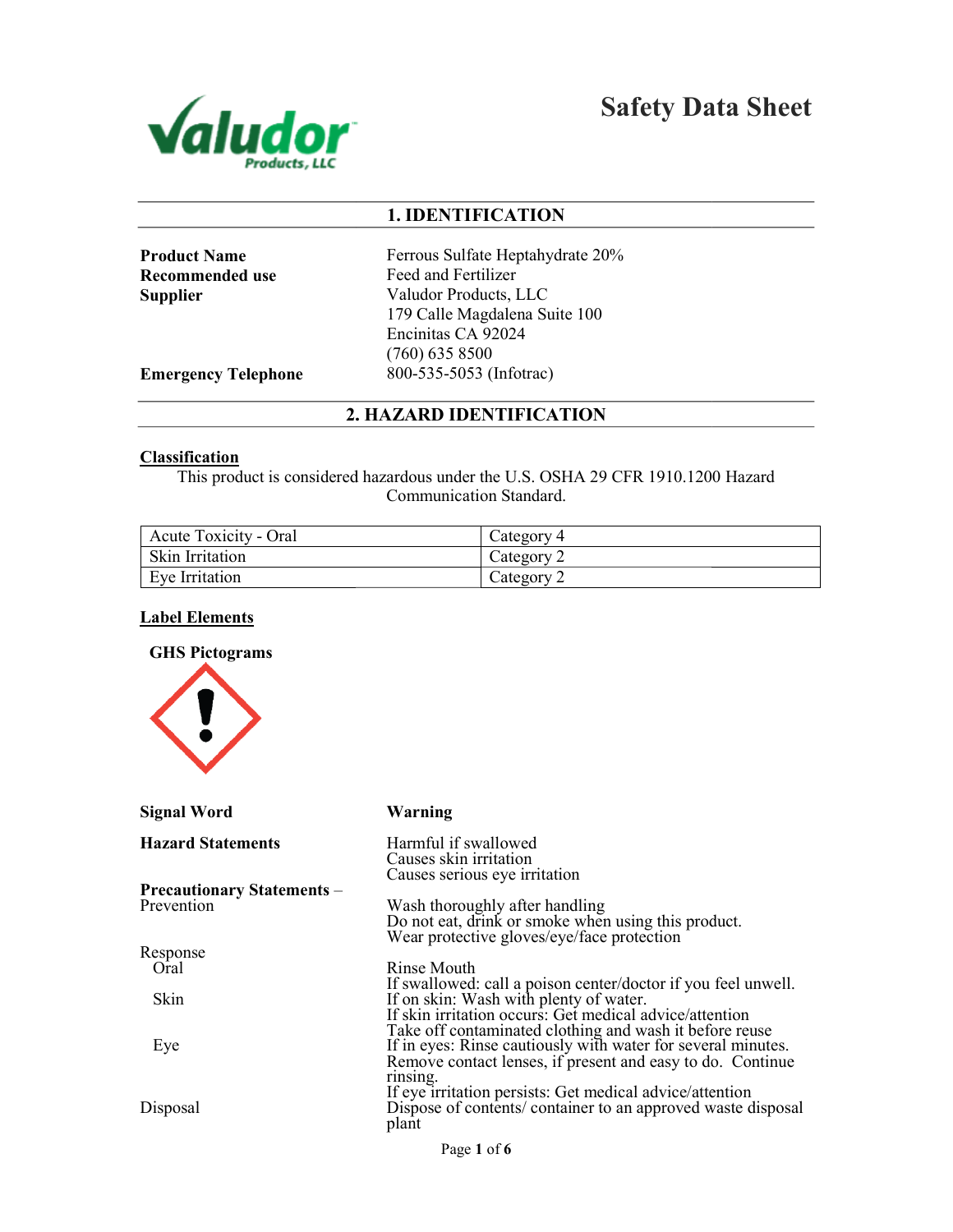#### Hazards not other classified None

# 3. COMPOSITION / INFORMATION ON INGREDIENTS

| <b>Substance</b>     |                           |
|----------------------|---------------------------|
| <b>Chemical Name</b> | Iron Sulfate Heptahydrate |
| Synonym              | Ferrous sulfate           |
| Formula              | FeSO4*7H2O                |
| Molecular weight     | $278.01$ g/mol            |
| Cas No.              | 7783-28-0                 |
| <b>Concentration</b> | $60-100\%$                |

# 4. FIRST-AID MEASURES

#### First Aid Measures

| <b>Eye Contact</b>  | Immediately rinse with plenty of water. Remove contact         |
|---------------------|----------------------------------------------------------------|
|                     | lenses, if present and easy to do so. Keep eye wide open       |
|                     | while rinsing. Continue rinsing for 15 minutes. Call a doctor/ |
|                     | physician if irritation persists                               |
| <b>Skin Contact</b> | Wash off immediately with plenty of water. Remove all          |
|                     | contaminated clothes and shoes. If skin irritation occurs: get |
|                     | medical advice/ attention                                      |
| <b>Inhalation</b>   | Remove to fresh air. If not breathing, give artificial         |
|                     | respiration. Get medical attention.                            |
| Ingestion           | Do not induce vomiting without medical advice. Rinse           |
|                     | mouth with water. Never give anything by mouth to an           |
|                     | unconscious person. If symptoms persist, call a physician      |

#### Most important symptoms/effects, acute and delayed

| <b>Symptoms</b> |  |
|-----------------|--|
|                 |  |

Symptoms No information available

# 5. FIRE-FIGHTING MEASURES

| <b>Suitable extinguishing Media</b> | Use any means suitable for extinguishing surrounding fire. |  |  |
|-------------------------------------|------------------------------------------------------------|--|--|
|-------------------------------------|------------------------------------------------------------|--|--|

## Specific Hazards Arising from the chemical

| Hazardous combustion products | Thermal decomposition can lead to the release of irritation or |
|-------------------------------|----------------------------------------------------------------|
|                               | toxic gases and vapors; including and not limited to:          |
|                               | Sulfur Oxides                                                  |
|                               | Iron Oxides                                                    |

#### Protective equipment and precautions for fire-fighters

As in any fire, wear self-contained breathing apparatus pressure-demand, MSHA/NIOSH (approved or equivalent) and full protective gear.

# 6. ACCIDENTAL RELEASE MEASURES

## Personal precautions, protective equipment, and emergency procedures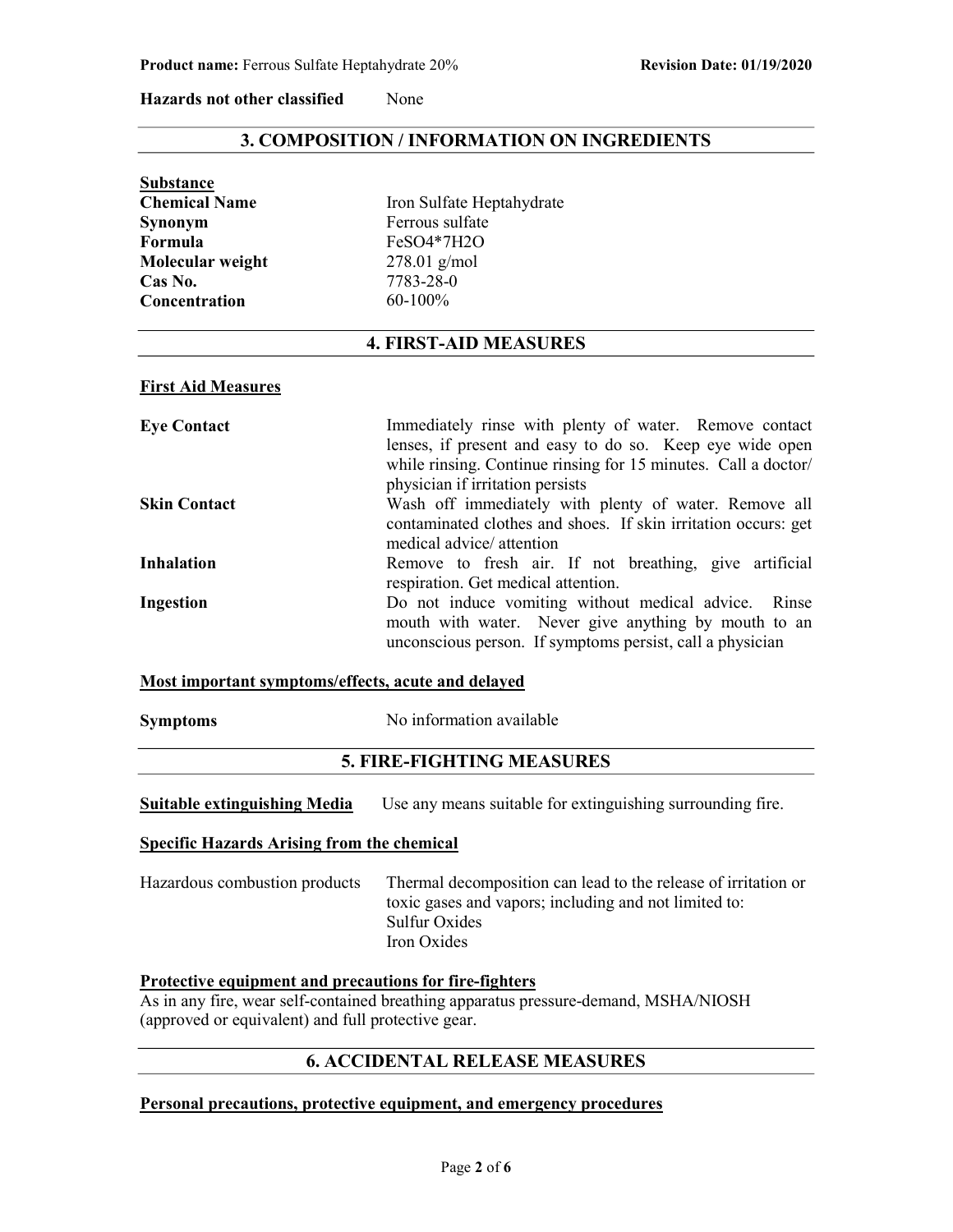| <b>Personal precautions</b>                       | Avoid contact with eyes, skin and clothing. Avoid breathing |  |  |
|---------------------------------------------------|-------------------------------------------------------------|--|--|
|                                                   | vapors or mists. Use personal protection recommended in     |  |  |
| Section 8. Ensure adequate ventilation.           |                                                             |  |  |
| Methods and materials for containment and cleanup |                                                             |  |  |

| <b>Methods for clean-up</b>      | Sweep or vacuum up and place in an appropriate closed |  |
|----------------------------------|-------------------------------------------------------|--|
|                                  | container. Keep unauthorized personnel away. Avoid    |  |
|                                  | generating dust.                                      |  |
| <b>Environmental Precautions</b> | Prevent entry into waterways or sewers                |  |

# 7. HANDLING AND STORAGE

## Precautions for safe handling

Avoid contact with eyes, skin and clothing. Do not breathe vapors / spray / mist / fume. Wear gloves/eye/face protection. Use personal protection recommended in Section 8. Wash thoroughly after handling. Remove and wash contaminated clothing before re-use. Do not eat, drink or smoke when using this product. Clean equipment and work area regularly.

## Conditions for safe storage, including any incompatibilities

Store in a cool/low-temperature, well-ventilated, dry place. Keep containers closed and labeled when not in use.

# 8. EXPOSURE CONTROLS / PERSONAL PROTECTION

## Exposure Guidelines

This product does not contain any hazardous materials with occupational exposure limits established by the regional specific regulatory bodies

## Appropriate engineering controls

Ensure adequate ventilation, especially in confined areas. Consider the potential hazards of this material, applicable exposure limits, job activities and other substances in the work place when designing controls and selecting personal protective equipment.

#### Personal Protective Equipment

| <b>Eye/face protection</b>    | Safety glasses with side shields                                                                                                                                       |
|-------------------------------|------------------------------------------------------------------------------------------------------------------------------------------------------------------------|
| <b>Skin protection</b>        | Choose the appropriate protective clothing and gloves based<br>on the tasks being performed to avoid exposure to skin. Wear<br>protective gloves                       |
|                               | Long sleeved protective clothing                                                                                                                                       |
| <b>Respiratory protection</b> | Not required under normal circumstances. If exposure limits<br>are exceeded or if irritation or other symptoms are<br>experienced use a NIOSH/MSHA approved respirator |
| <b>Hygiene Measures</b>       | Handle in accordance with good industrial hygiene and safety<br>practices. Do not eat, drink or smoke when using this<br>product.                                      |

# 9. PHYSICAL and CHEMICAL PROPERTIES

| Appearance            | Brown Powder or granules |
|-----------------------|--------------------------|
| <b>Physical state</b> | Solid                    |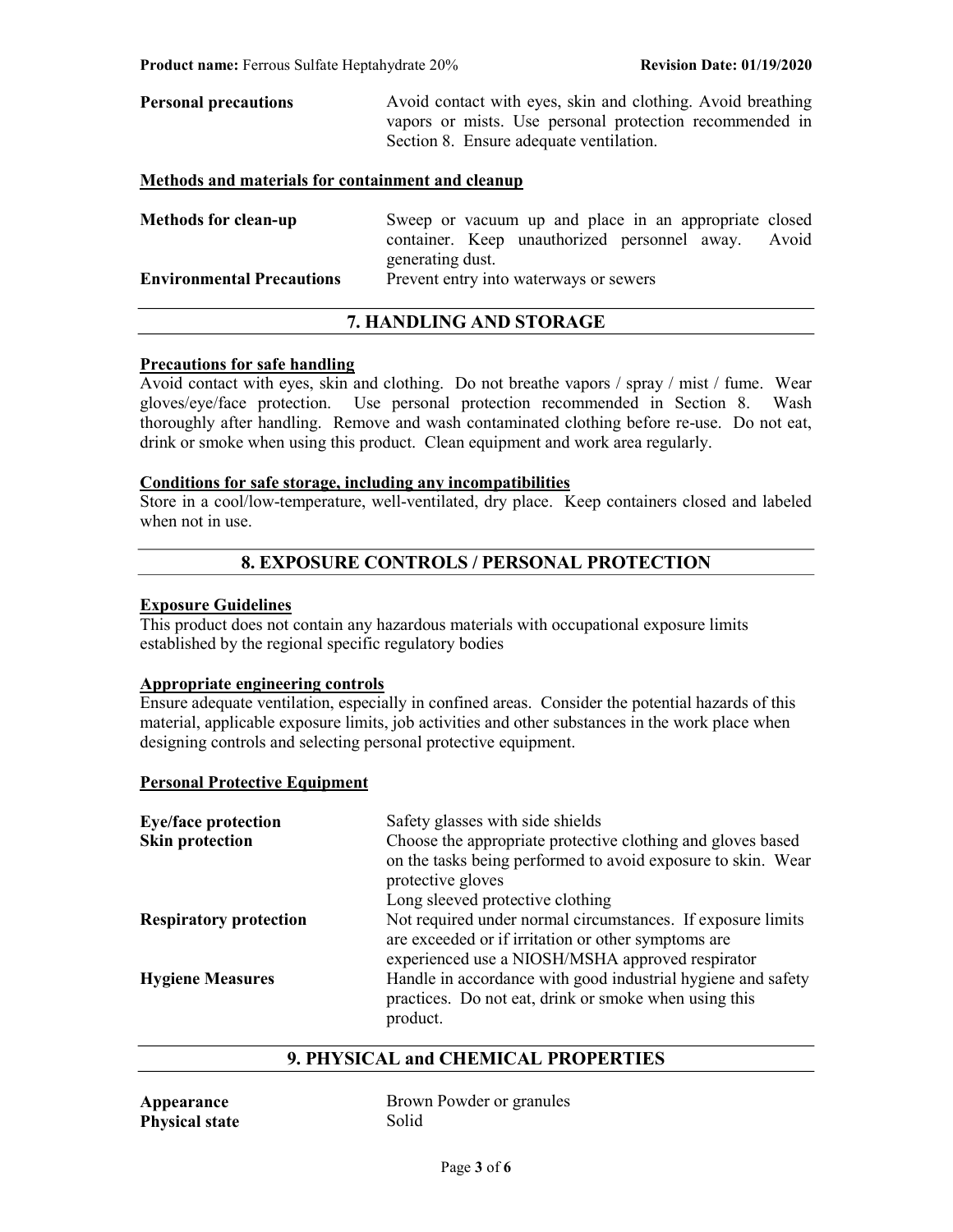Product name: Ferrous Sulfate Heptahydrate 20% Revision Date: 01/19/2020

| Odor                                 | Odorless                 |
|--------------------------------------|--------------------------|
| <b>Odor threshold</b>                | No information available |
| pН                                   | No information available |
| Melting point / freezing point       | No information available |
| <b>Boiling point / Boiling range</b> | Not applicable           |
| <b>Flash point</b>                   | Not applicable           |
| <b>Evaporation rate</b>              | Not applicable           |
| <b>Flammability</b>                  | No information available |
| <b>Flammability or explosive</b>     |                          |
| limits                               |                          |
| <b>Upper</b>                         | No information available |
| Lower                                | No information available |
| Vapor pressure                       | No information available |
| <b>Vapor density</b>                 | No information available |
| <b>Specific Gravity</b>              | No information available |
| Solubility in water                  | No information available |
| <b>Partition coefficient</b>         | No information available |
| <b>Auto-ignition temperature</b>     | No information available |
| <b>Decomposition temperature</b>     | No information available |
| <b>Viscosity</b>                     | No information available |

# 10. STABILITY AND REACTIVITY

| <b>Reactivity</b>                            | None known under normal conditions.                                             |  |
|----------------------------------------------|---------------------------------------------------------------------------------|--|
| <b>Chemical stability</b>                    | Stable under ordinary conditions of use and storage.                            |  |
| <b>Possibility of hazardous</b><br>reactions | None under normal processing.                                                   |  |
| <b>Conditions to avoid</b>                   | Avoid dust formation.                                                           |  |
| Incompatible materials                       | Strong bases.                                                                   |  |
| <b>Hazardous decomposition</b><br>products   | Hazardous combustion can lead to the release of irritating<br>gases and vapors. |  |

# 11. TOXICOLOGICAL INFORMATION

## Information on likely routes of exposure

| Skin contact      | Skin irritant |
|-------------------|---------------|
| Eye contact       | Eye irritant  |
| <b>Inhalation</b> | May cause ir  |
| Ingestion         | Harmful if sy |

| <b>Skin contact</b> | Skin irritant                             |
|---------------------|-------------------------------------------|
| Eve contact         | Eye irritant                              |
| Inhalation          | May cause irritation of respiratory tract |
| Ingestion           | Harmful if swallowed                      |
|                     |                                           |

Symptoms related to the physical chemical and toxicological characteristics No information available

# Delayed and immediate effects and also chronic effects form short and long-term exposure

| Skin damage/irritation | Causes skin irritation        |  |
|------------------------|-------------------------------|--|
| Eye damage/irritation  | Causes serious eye irritation |  |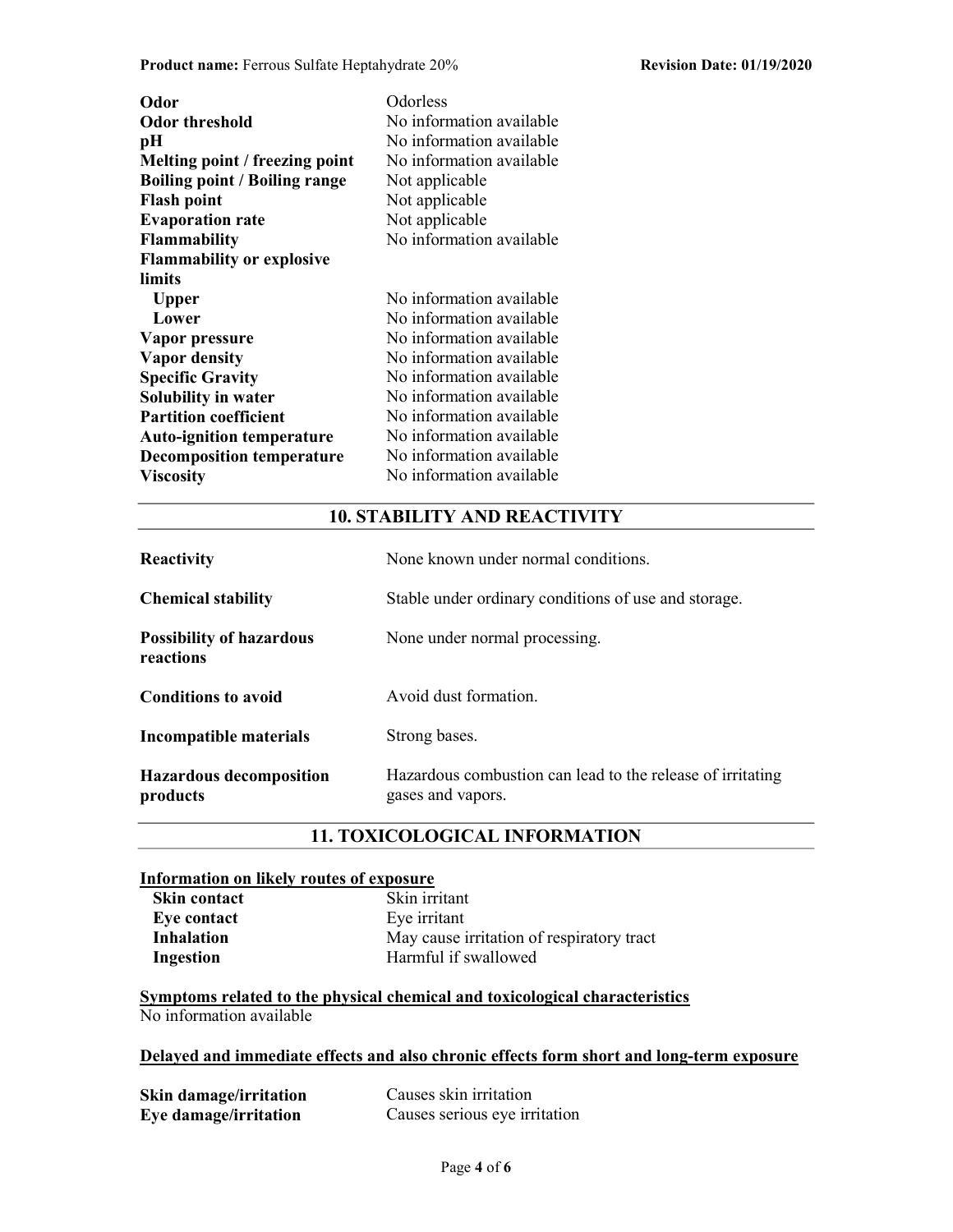| <b>Sensitization</b>            | Not classified |
|---------------------------------|----------------|
| <b>Mutagenic effects</b>        | Not classified |
| Carcinogenicity                 | Not classified |
| <b>Reproductive toxicity</b>    | Not classified |
| <b>STOT</b> – single exposure   | Not classified |
| <b>STOT</b> – repeated exposure | Not classified |
| <b>Aspiration hazard</b>        | Not classified |

# Acute Toxicity

#### Component information

| Component                                                   | Cas-No                                                    | LD50 Oral                | <b>LD50 Dermal</b> | <b>LC50</b> Inhalation |
|-------------------------------------------------------------|-----------------------------------------------------------|--------------------------|--------------------|------------------------|
| Iron Sulfate                                                | 7720-78-7                                                 | $500$ mg/kg              | $> 2,000$ mg/kg    |                        |
|                                                             |                                                           |                          |                    |                        |
| <b>12. ECOLOGICAL INFORMATION</b>                           |                                                           |                          |                    |                        |
| Should not be released to environment<br><b>Ecotoxicity</b> |                                                           |                          |                    |                        |
|                                                             | No information available<br>Persistence and degradability |                          |                    |                        |
| <b>Bioaccumulative potential</b>                            |                                                           | No information available |                    |                        |
| <b>Mobility in soil</b>                                     |                                                           | No information available |                    |                        |
|                                                             | No information available<br><b>Other adverse effects</b>  |                          |                    |                        |
|                                                             |                                                           |                          |                    |                        |

# 13. DISPOSAL CONSIDERATIONS

Waste Disposal Methods Processing, use or contamination of this product may occur during product use. Accordingly, it is the responsibility of the user to determine the proper disposal methodologies. Consult the appropriate state, regional or local regulations to ensure complete and accurate classification. Dispose of contaminated packaging in accordance with local regulations.

## 14. TRANSPORT INFORMATION

| DOT  |  |
|------|--|
| IATA |  |
| IMDG |  |

Not regulated Not regulated Not regulated

# 15. REGULATORY INFORMATION

# International Inventories

| TCC<br>⊥ல⊏்<br>◡▴ | 10ted<br>sicu   |
|-------------------|-----------------|
| <b>DSL</b>        | 10ted<br>∟ist∈u |

## US Federal Regulations